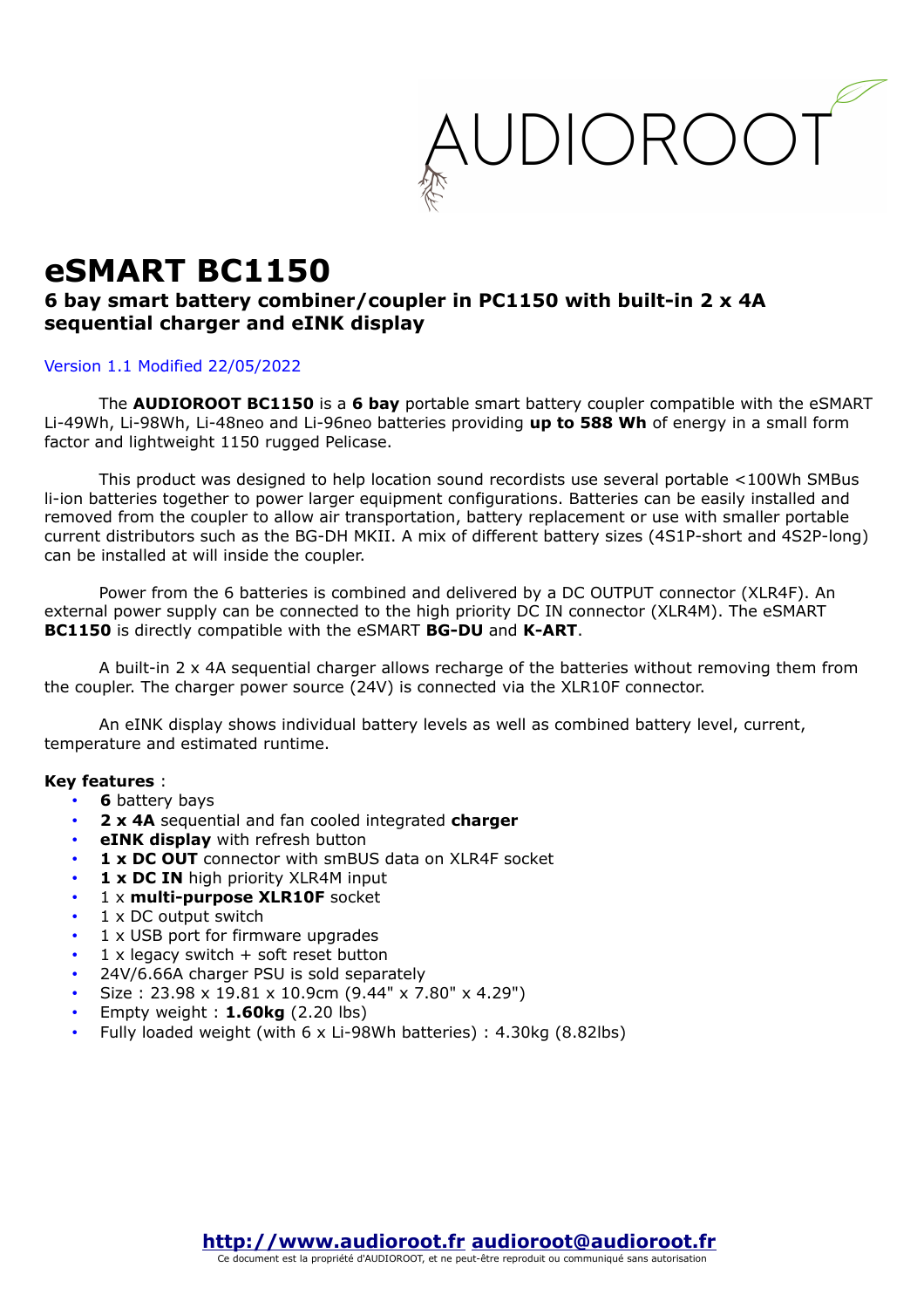#### **Warning**

Do not try to repair this product or replace any of it's elements if this user manual does not give specific instructions on how to do so. This equipement was built with surface mount components and needs special tooling for repair. The removal of the electronic PCB needs special technical skills.

#### **Warranty**

 The unit has a one year warranty from date of purchase. Only officially appointed dealers or Audioroot are allowed to warranty repair of Audioroot products. Any damage caused by tampering, misuse or dismantling of the instrument will not be covered by the warranty and could be considered a reason for rendering the warranty null and void. Return shipping fees are always at the customer's charge.

#### **UNPACKING AND INSPECTION**

The BC1150 power products are carefully checked for good condition before being shipped from the factory. Despite the protective carton and rugged design, shipping may damage the unit. Check for possible carton damage when unpacking the unit. Please save the carton for return shipment if required. AUDIOROOT does not warrant against damage caused by returning products in other cartons than the original ones or improperly packing the products. If shipping damage is evident, notify the transportation company immediately. Only the consignee can file a claim with the carrier for shipping damage. AUDIOROOT will fully co-operate in such an event. Be sure to save the carton for the shipper to inspect.

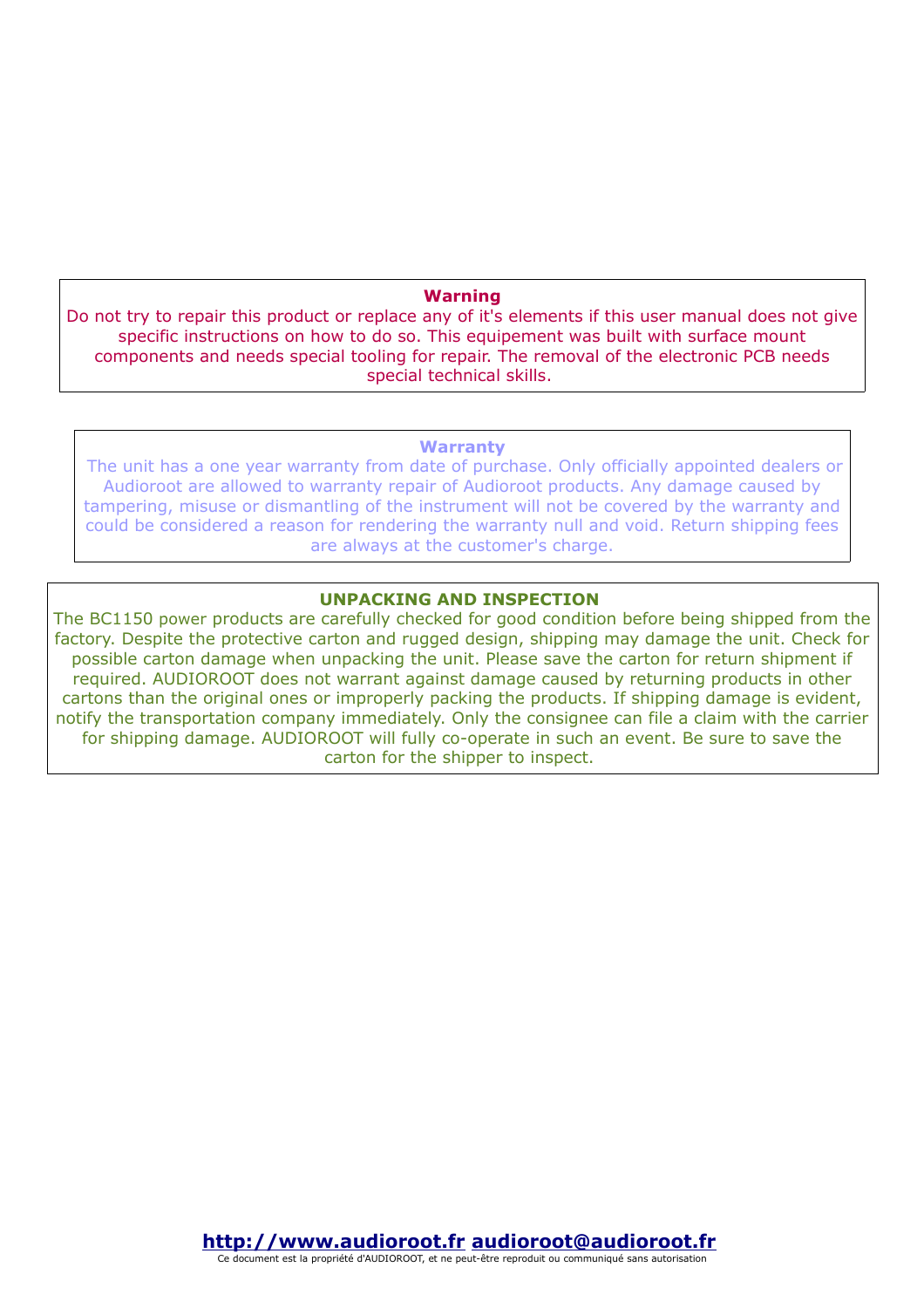

- 1. DC OUTPUT connector XLR4F
	- Pinout :
		- 1: **DC OUT (-)**
		- 2: SMBus data
		- 3: SMBus clock
		- 4: **DC OUT (+)**
	- Max. output current : 11.5A
	- Max. output voltage : 16.8V
- 2. Multi-purpose XLR10F connector
	- Mating connector : Neutrik NC10MXX-14-B
	- Pinout :

1: Remote OFF (active LOW input) – leave unconnected if unused 2,3: Not connected 4: SMBus data 5: SMBus clock 6,7,8: **24V IN (+)** (charger power supply input – 6.6A minimum)

9: **DC OUT (-)** 10: **DC OUT (+)**

- 3. DC INPUT (high priority) connector XLR4M
	- Pinout : 1,2: **DC IN (-)** 3,4: **DC OUT (+)**
	- Input voltage range : 10-15V
	- Recommended PSU : eSMART BC1150-PSU (15V/10A)

## **[http://www.audioroot.fr](http://www.audioroot.fr/) [audioroot@audioroot.fr](mailto:audioroot@audioroot.fr)** Ce document est la propriété d'AUDIOROOT, et ne peut-être reproduit ou communiqué sans autorisation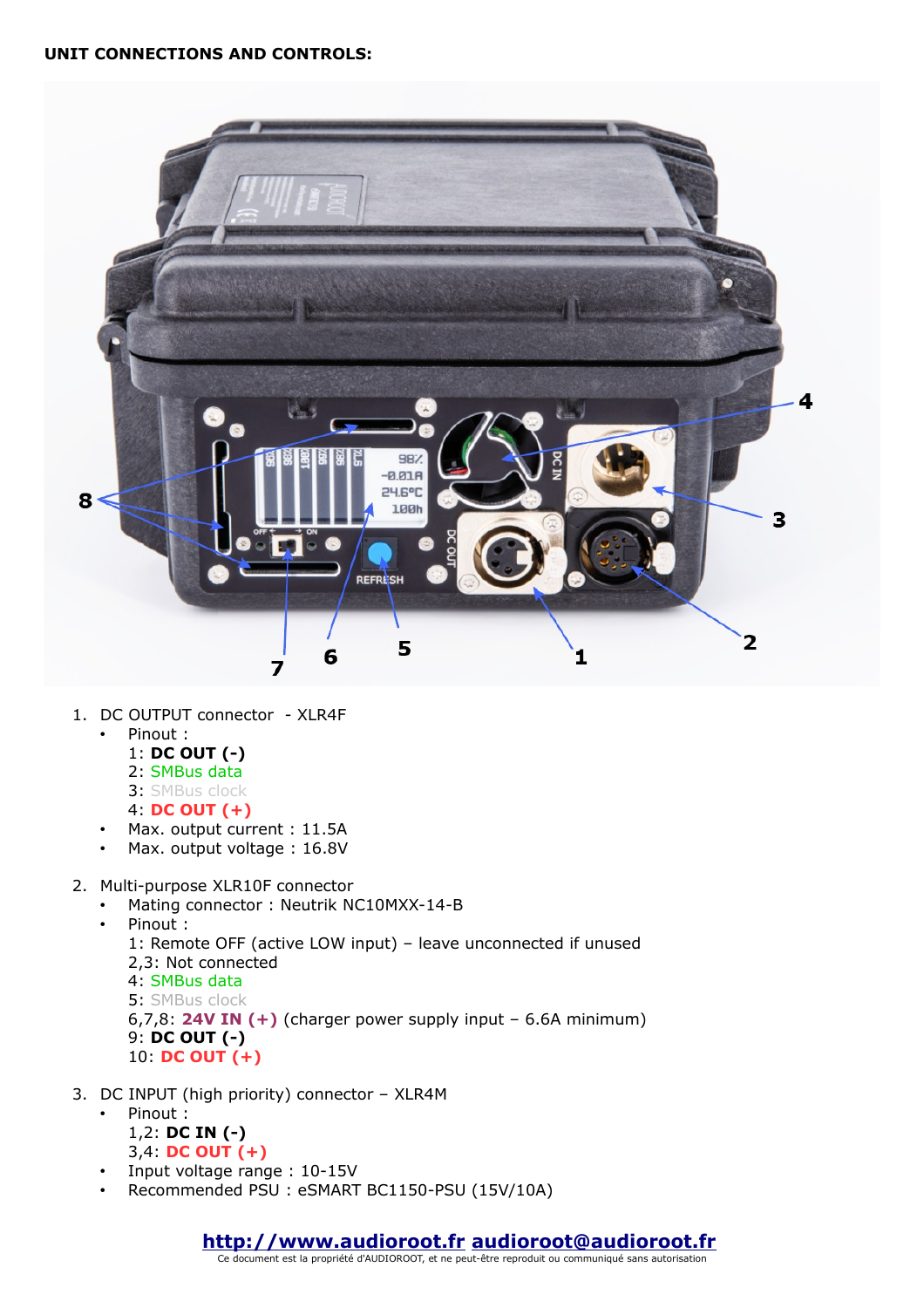- 4. Fan air outake
- 5. Display refresh button
- 6. eINK display
- 7. DC current output switch
- 8. Air intakes



- 9. USB mini port for firmware upgrades
- 10. Legacy mode switch set the switch to **ON** when using the BC1150 with a eSMART **BG-DU** or **K-ART**
- 11. Soft reset push this button to reset the internal microcontroller and eINK display.

#### **OPERATION:**

The eSMART BC1150 is fully plug'n'play. To install the batteries simply slide them into each one of the 6 slots. Make sure that each battery is fully inserted. If not the lid of the Pelicase won't be able to close properly. Batteries are held in place securely once the lid of the case has been closed. Spring mounted stoppers allow the use of short (eSMART Li-48neo, Li-49Wh) or long (Li-96neo, Li-98Wh) batteries. Short and long batteries can be used in any combination. The BC1150 can work with 1 to 6 batteries however current limitations may apply (see important note below).

Once a load is connected to DC OUT  $(#1)$  and if the switch  $(#7)$  is set to the ON position the batteries will start to drain and power will be fed to the connected equipment.

**IMPORTANT NOTE**: the 6 batteries share their power via OR'ing diodes. As a result the batteries with the highest charge level will start to drain first. All batteries will drain at the same rate and share the load once they've reached even voltage/capacity levels. DC OUT can supply up to 11.5A of current if enough batteries have the same charge level. If not DC OUT current will be limited by the specifications of the battery with the highest charge level :

## **[http://www.audioroot.fr](http://www.audioroot.fr/) [audioroot@audioroot.fr](mailto:audioroot@audioroot.fr)**